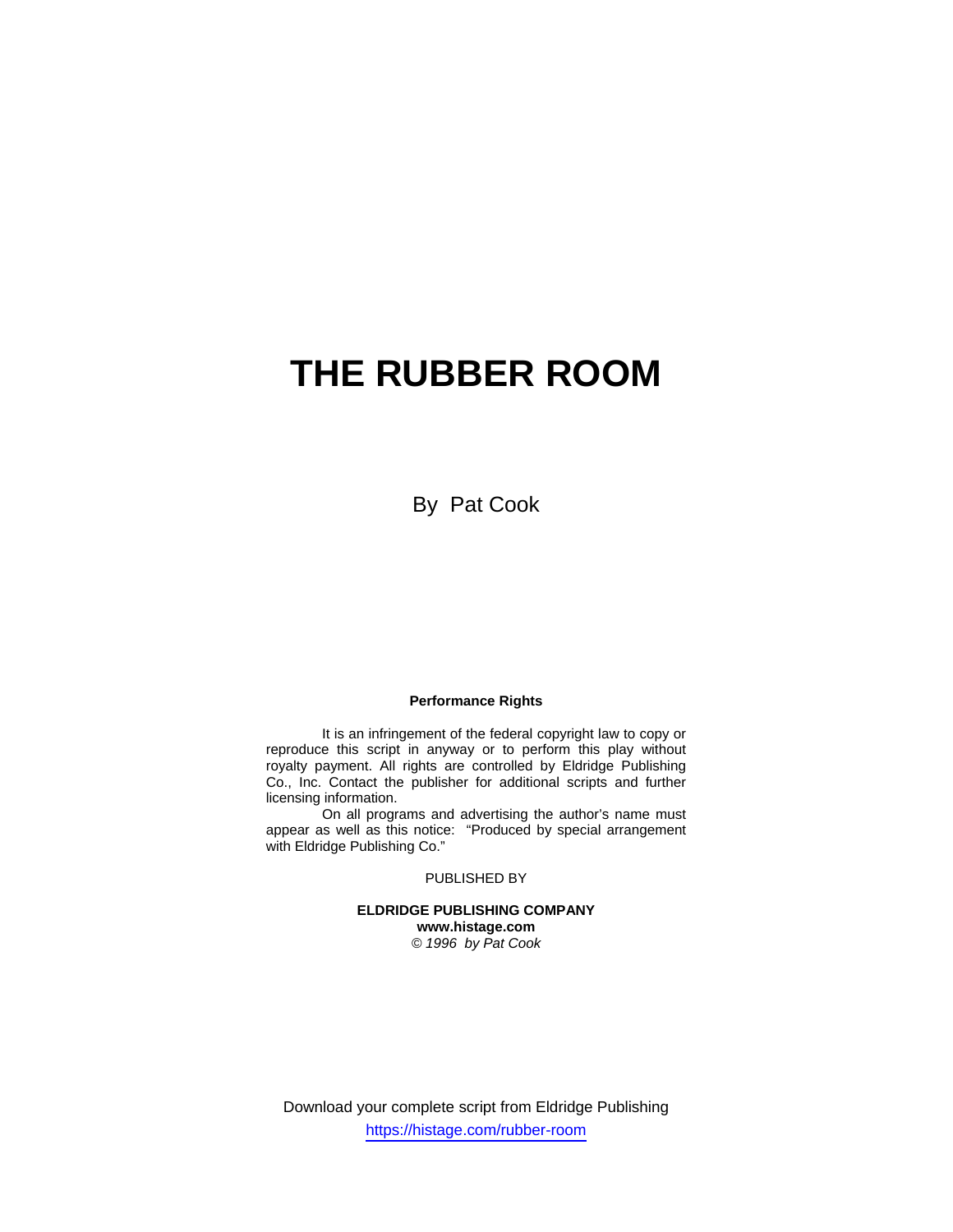### *The Rubber Room - 2 -*

### **STORY OF THE PLAY**

 You ever wonder what goes on in a teacher's lounge? Here's your chance to snoop on a gang of educators who'll do anything to relieve the boredom. Whether it be planning ambushes for the principal or dressing up as Vikings, this particular group is beyond compare. That is, until they find out one of them has written a book and used the rest of the staff as examples! Then it's every man (and woman) for himself (and herself)! Accusations fly like spitwads. "Didn't you used to dance under the name of Bubbles Akimbo?", Jack asks Gracie. Bebe dreams of going to France while Coach Sanders wants to shoot his own movie. But who's really in the book? Who has a crush on who else? Who thinks himself an Adonis? And who keeps playing the stinking harmonica?! Hand-to-hand combat breaks out just when Superintendent Brooks shows up, ready to fire Principal Carp and minutes ahead of newspaper reporter DeLay. "Don't you want to hear what the Governor said about all this?" she asks the panicking principal. All this during the first week of school. Is it any wonder they refer to the teacher's lounge as "The Rubber Room"?

## **SYNOPSIS OF THE PLAY**

## **ACT I**

Scene l: First day of school Scene 2: The next day Scene 3: The next morning

### **ACT II**

Scene 1: Two days later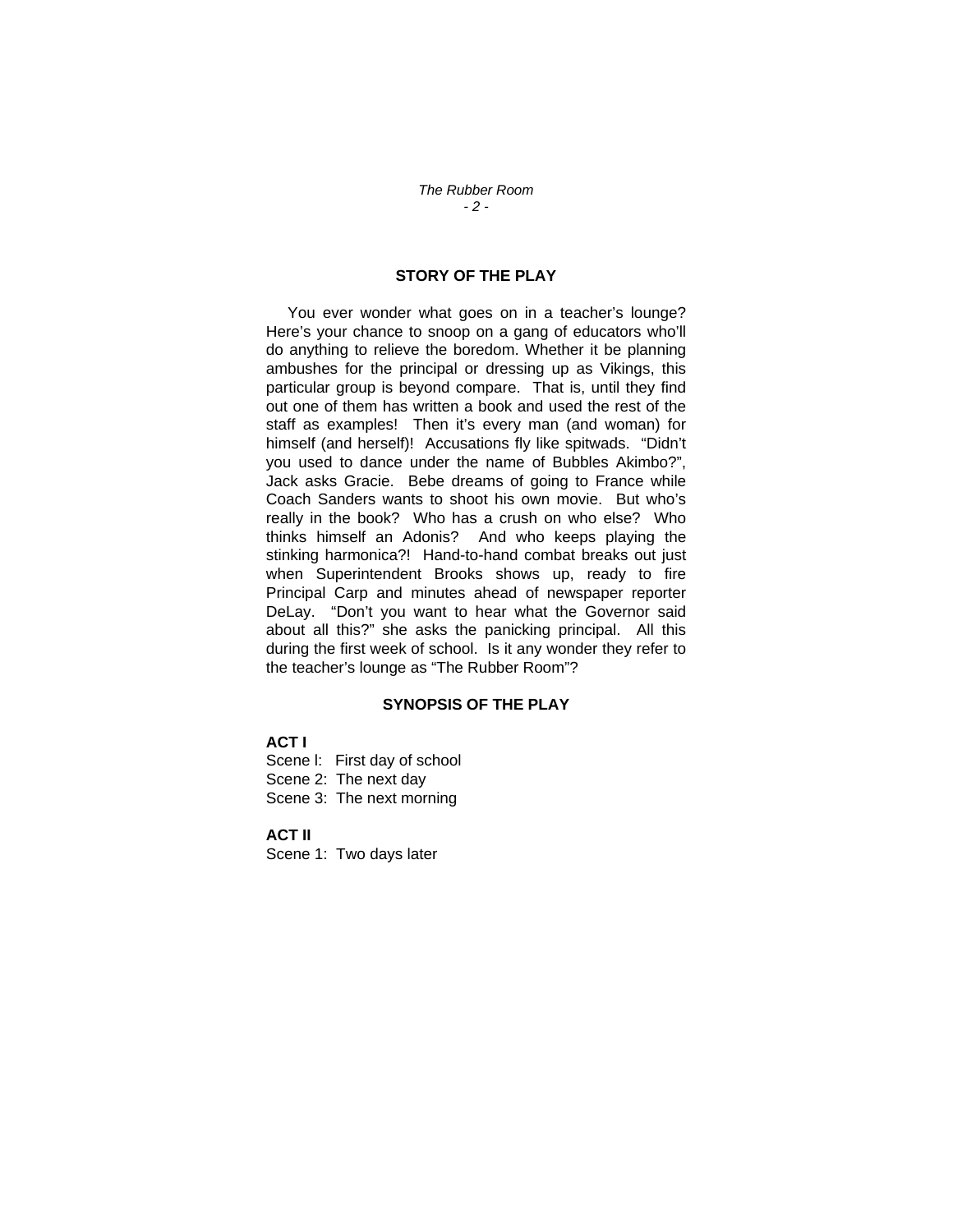*The Rubber Room - 3 -* 

# **CAST OF CHARACTERS**

 *(5 M, 6 W)* 

**JACK BEDDOES** - A slightly cynical History teacher, who tries to keep everything on sane.

**LILLIAN CRAULICK** - A level headed teacher, who spends most of her time keeping everybody in line.

**ROY SANDERS** - A harmonica playing coach, ready to go along with anything.

**GRACIE MOORE** - An aggressive teacher, who thinks the whole world's going soft.

**MARY ANN TATUM** - A meek home ec teacher, who's not ready for the new school year.

**BEBE McDANIELS** - A rather romantic teacher, who dreams of living in France.

**ART MUNCIE** - A vocational agricultural teacher, who fancies himself something of a catch.

**PRINCIPAL CARP** - A very meek administrator, who'd rather be left alone.

**SUPT. BROOKS** - A bombastic take-charge type.

**CARSON DeLAY**- A woman newscaster, who's ready to make-up the news if she has to.

**CANDACE OSTERMANN** - A first year teacher who just might survive the experience...maybe.

**Time**: The present, the first day of school. **Place**: The teacher's lounge.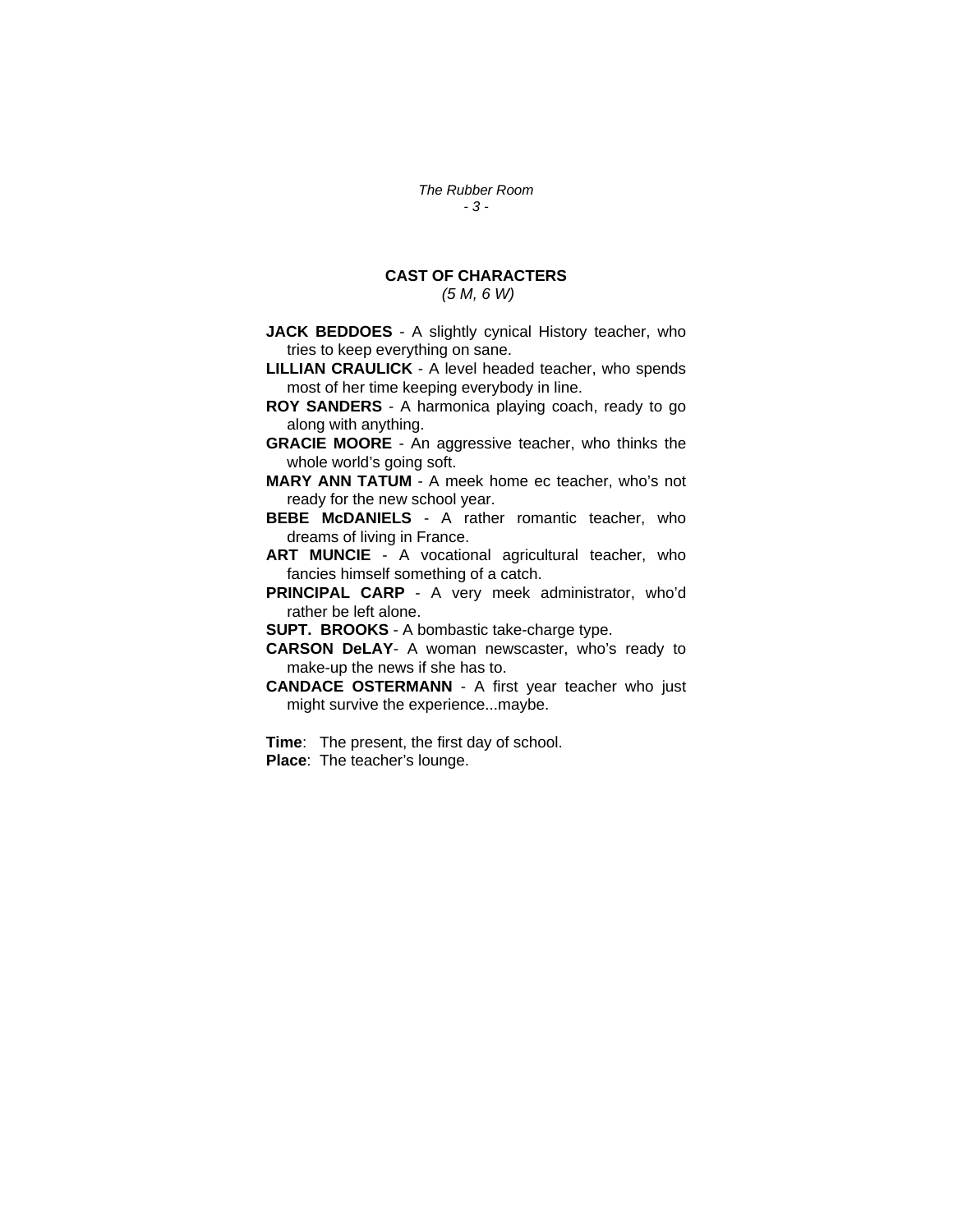*The Rubber Room - 4 -* 

### **SETTING**

 The setting for this little epic is the teacher's lounge at Jackson MacElhenny High School. The room, like the school, has seen better days. Its walls, painted a stale vanilla, provide support for its faded pictures and scruff marks where an occasional chair back scraped them. There is a large bulletin board, UPS, with several notices, and the words "THE RUBBER ROOM" at the top in large, colorful letters. There are three doors out of the room. The first, SR, leads out into the hall and the rest of the school. The second, USC, exits into the cafeteria. On this door is a sign that reads: "CAFETERIA - THIS WAY LIES MADNESS." The third door, SL, leads outside.

 The furniture in the room consists mainly of a large couch, located DSR, and a long table and chairs, SL. Along the back wall runs a long counter with a set of floor cabinets, on which rests a coffee maker and various condiments. There are several doors and compartments to these cabinets which house untold personal items for the teachers. A wall phone resides on the SR wall. The rest of the room holds assorted, but mismatched chairs, end tables, etc.

#### **PROPS**

Jack - coffee mug Gracie - coffee mug, copy of the book, turkey or beef jerky Lillian - watch, newspaper Roy - harmonica, nailfile, beret, \$5 bill, megaphone, whistle MaryAnn - schoolbooks, coffee cup Art - load of books, copy of the book, tennis racket Bebe - copy of the book Carp - pen and pad, fake mustache Delay - notepad Set Props - coffee pot, brown paper bag

### **SOUND EFFECTS**

Harmonica music, Loud raucous noises, car careening and screeching to a halt, school bell rings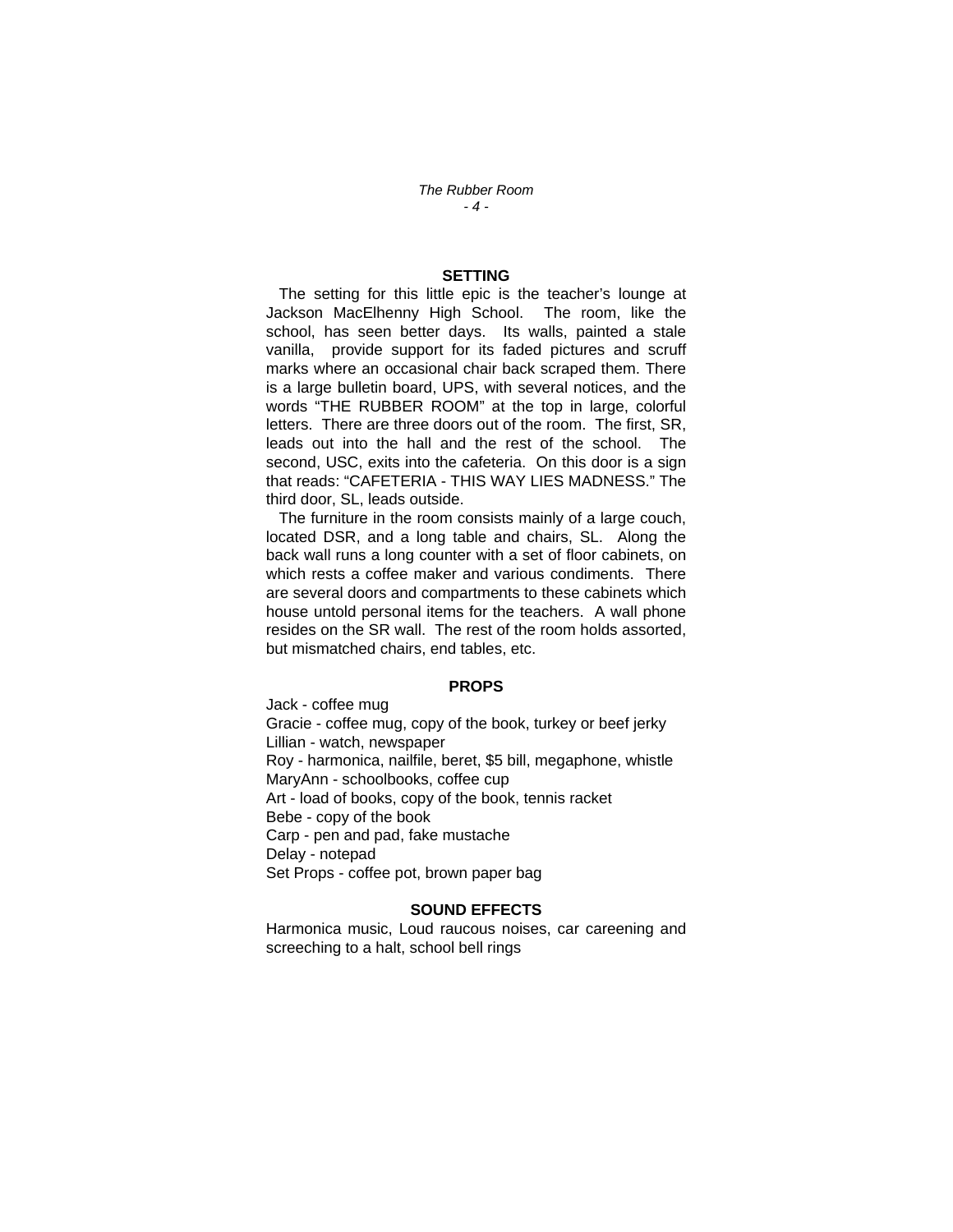### **ACT I Scene 1**

*(Before the LIGHTS come up, a WOMAN'S voice is heard reading passages from a book.)* 

VOICE: Chapter One. A Journey Of A Thousand Miles. "Only a fool speaks for certain, but a wise man always questions." How often have we heard this? Yet, when one makes a start, some basis for fact must remain steadfast and act as a springboard from which all other ideas or inspirations emerge. Which brings us to that philosophical verity, "I think, therefore I am." If your reply is "I am a teacher," then we shall all observe a moment of silence...

*(AT RISE: The first day of school. JACK is straddling a chair and holding his coffee in front of him as he stares wild-eyed at nothing in particular. GRACIE is making a cup of coffee and is in no hurry about it as she looks over at LILLIAN who is looking at her watch. A deafening silence holds the room hostage. ROY enters through the SR door. He stops and looks at the others. Everyone shrugs in reluctant submission. Roy starts to speak but thinks better of it and moves over to the coffee maker. MARY ANN enters through the SL door and looks at the others as they crane to look at her.)* 

MARY ANN: There's something about the first day of school that makes me want to shoot my guidance counselor. JACK: I think there's a law against that.

MARY ANN: Let me know when you're sure. I got Bobby Burdock this year.

*(EVERYONE in the room moans condolences.)* 

GRACIE: Where are we now?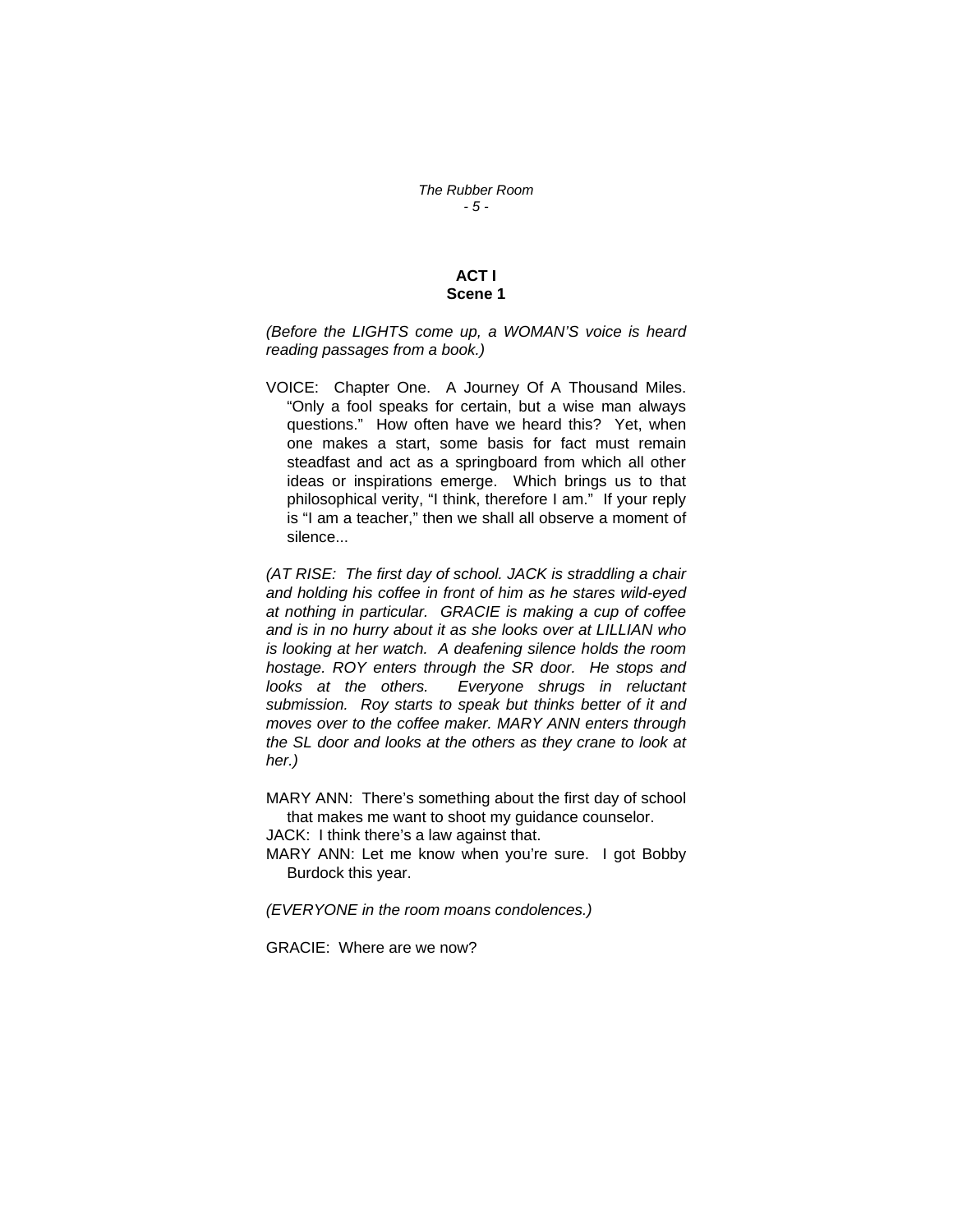### *The Rubber Room - 6 -*

LILLIAN: We still got fifteen minutes. Why, you taking medicine? GRACIE: You got any? LILLIAN: Anybody else want to talk to her? *(SHE moves away from GRACIE.)*  JACK: How is it we're always in here so early? GRACIE: Because we love our profession, we are dedicated teachers and basically have no social life. JACK: Do you count coupon day at the 7-11? GRACIE: Next year. ROY: I almost quit! *(EVERYONE looks at HIM.)*  GRACIE: Really? JACK: That's great. I once knew a guy who quit. ROY: *(Rushes over to JACK.)* No kidding, what was he like? *(HE sits on the couch.)*  JACK: Well, he's very happy today. *(GRACIE, LILLIAN and MARY ANN move over to THEM as* 

*JACK warms to his subject.)* 

GRACIE: I bet.

LILLIAN: Tell us about him.

JACK: I...I see him every so often. He runs a roadside stand and sells lawn storks.

LILLIAN: Lawn storks? What's that?

JACK: Storks that go on your lawn.

LILLIAN: People do that on purpose? *(SHE moves to the UPS door.)* 

GRACIE: I've seen that guy, I think. Is he the one who's always laughing?

JACK: Yeah, but only at other teachers. *(ROY takes a harmonica out of his jacket, and cupping it, plays a haunting tune.)* He's quite a guy. Never looked back, they said. Just took his contract one year and tore it up. Walked out the door and...never looked back.